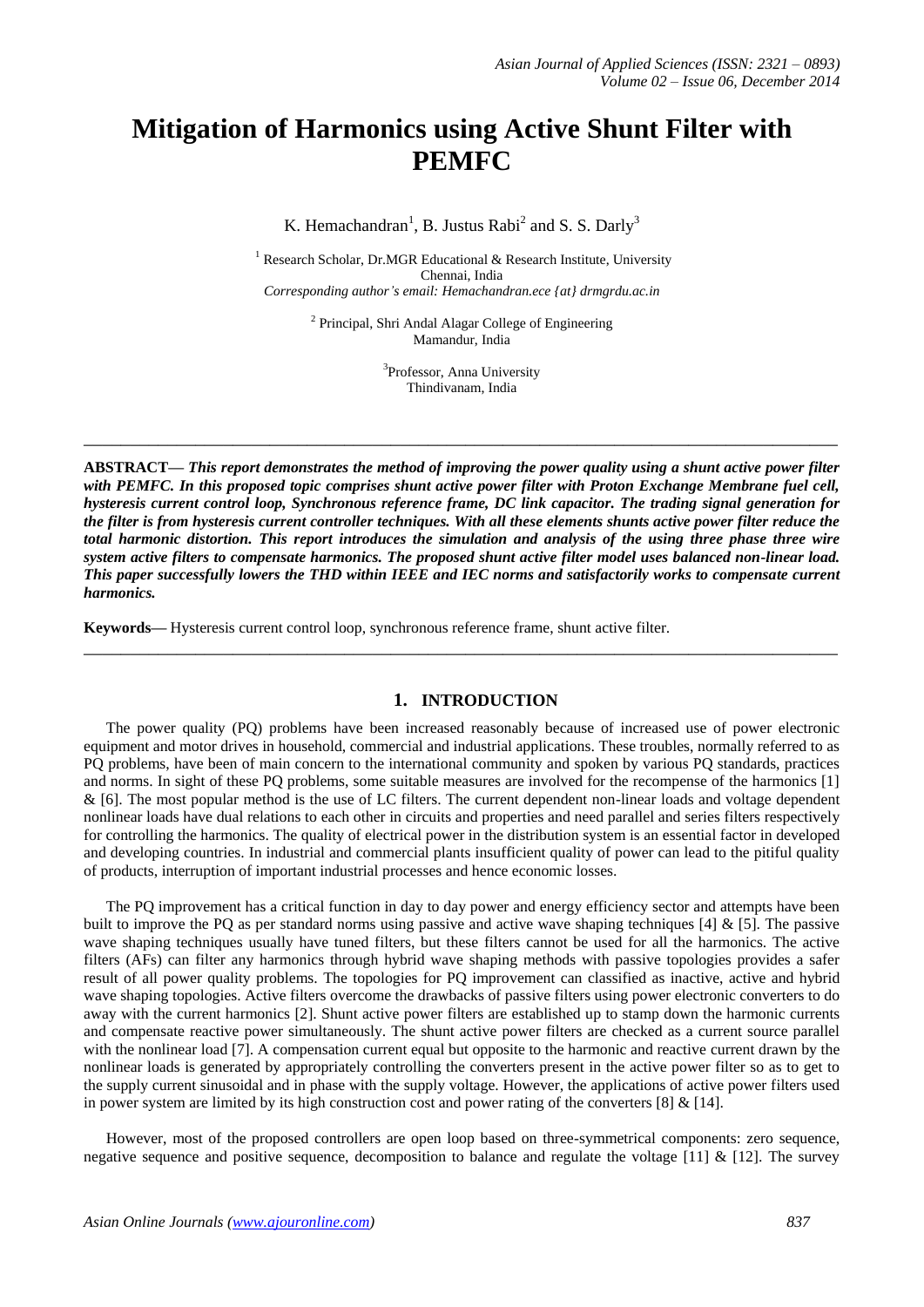proposes a compensation algorithm using an active power filter associated with the PEM fuel cell, Hysteresis current controller and Synchronous reference frame controller to compensate current harmonics due to non-linear loads [15].

# **2. SYNCHRONOUS REFERENCE FRAME CONTROLLER**

The synchronous reference frame theory or d-q theory is based on time-domain reference signal estimation techniques. It performs the operation in steady-state or transient state as well as for generic voltage and current waveforms. It allows controlling the active power filters in real time system. Some other important feature of this theory is the simplicity of the calculations, which involves only algebraic calculation. The basic structure of SRF controller consists of direct (d-q) and inverse (d-q) -1 park transformations as shown in Figure 1. This can be useful for the valuation of a specific harmonic component of the input signals [2].



**Figure 1:** Synchronous d-q-0 Reference Frame Based Compensation Algorithm

The reference frame transformation is formulated from a three-phase ABC stationary system to the direct axis (d) and quadratic axis (q) rotating coordinate system. In a-b-c, stationary axes are separated from each other by  $120^0$ . The instantaneous space vectors,  $v_a$  and  $i_a$  are set on the a-axis,  $v_b$  and  $i_b$  are on the b-axis and similarly  $v_c$  and  $i_c$  are on the caxis. These three phase space vectors stationary coordinates are easily transformed into two axis d-q rotating reference frame. This algorithm facilitates deriving  $i_d$ - $i_q$  (rotating current coordinate) from three-phase stationary coordinate load current  $i_{La}$ ,  $i_{Lb}$ ,  $i_{Lc}$ , as shown in Equation (1)

| ⊥Ld                      | $cos(\theta)$ | $\cos(\theta - 2\pi/3)$ $\cos(\theta + 2\pi/3)$ |                         |          |
|--------------------------|---------------|-------------------------------------------------|-------------------------|----------|
| $1_{Lq}$<br>$\sqrt{2/3}$ |               | $\sin(\theta)$ $\sin(\theta - 2\pi/3)$          | $\sin(\theta + 2\pi/3)$ | $1_{Lb}$ |
| $1_{L0}$                 | $\sqrt{1/2}$  | $\sqrt{1/2}$                                    | $\sqrt{1/2}$            |          |

The d-q transformation output signals depend on the load current (fundamental and harmonic components) and the performance of the Phase Locked Loop (PLL). The a-b-c to d-q-0 transformation is shown in figure 2. The id-iq current is sent through low pass filter (LPF) for filtering the harmonic components of the load current, which allows only the fundamental frequency components. The LPF is a second order Butterworth filter, whose cut off frequency is selected to be 50 Hz for eliminating the higher order harmonics. The FLC controller is used to eliminate the steady state error of the DC component of the d-axis reference signals [10]. Furthermore, it maintains the capacitor voltage nearly constant. The DC-side capacitor voltage of PWM-voltage source inverter is sensed and compared with desired reference voltage for calculating the error voltage. This error voltage is passed through a PI controller whose propagation gain  $(K_P)$  and integral gains  $(K<sub>I</sub>)$  are 0.1 and 1 respectively [13].



**Figure 2:** a-b-c to d-q-0 Transformation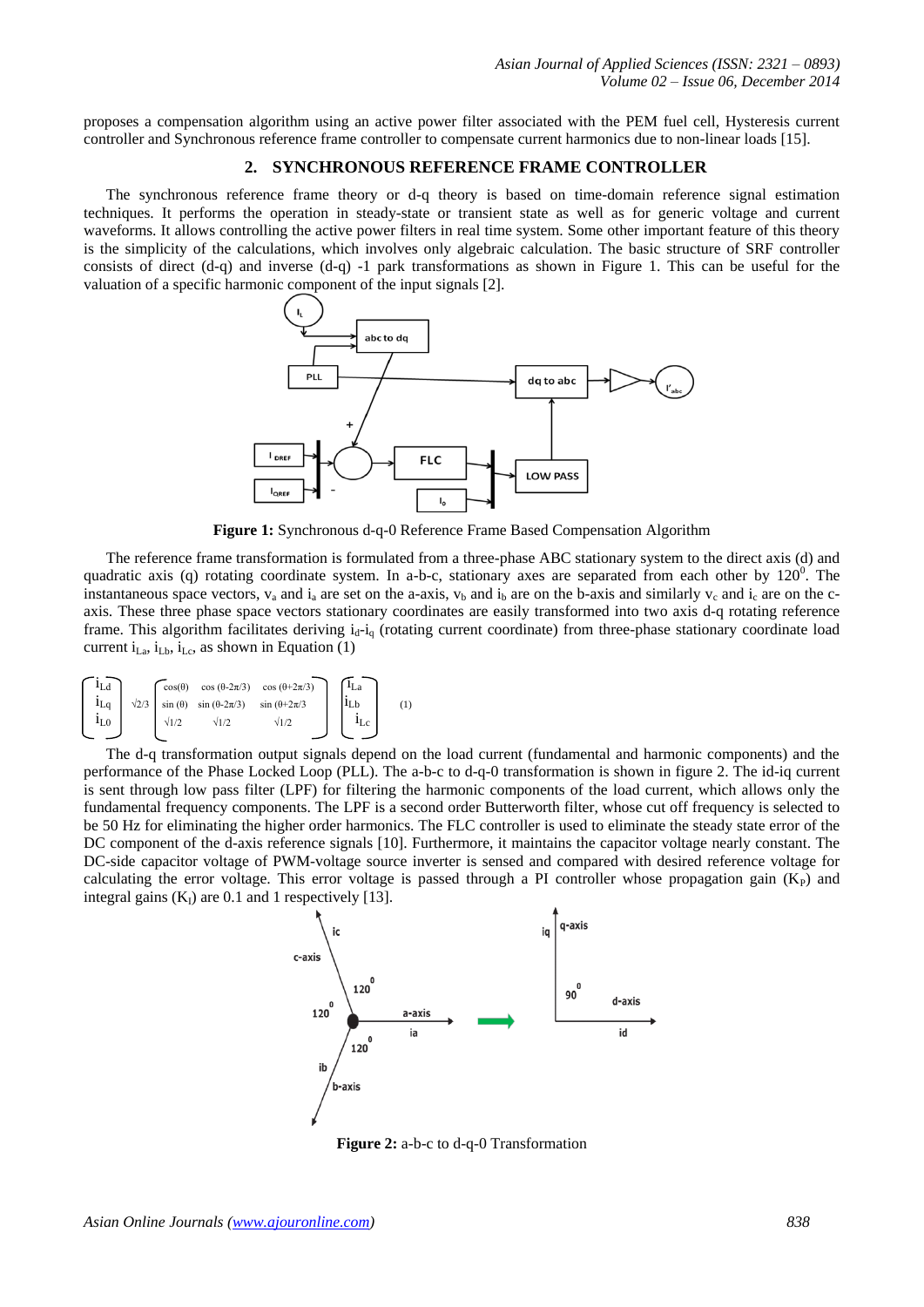#### **3. HYSTERESIS CURRENT CONTROLLER**

In Hysteresis Current Control, two fixed hysteresis bands are defined so that reference current will be right in the middle of the two bands which have a very high dynamic response and are inherently stable. When the measured current hits the upper or lower band, switching will happen accordingly. The current and voltage waveform with hysteresis current controller (HCC) are shown in Figure 3. The PWM frequency varies within a band because peak-to-peak current ripple is required to be controlled at all points of the fundamental frequency wave [3].



**Figure 3:** Current and Voltage Waveform with HCC

For each phase the two-level PWM-voltage source inverter systems of the hysteresis current controller are utilized independently. The switching signal of the three phases is generated directly by current controller [9]. The error current is the difference between the desired reference current  $i_{ref}$  (t)and the actual source current  $i_{actual}(t)$ . If the error current exceeds the upper hysteresis band limit (+h), the upper switch of the inverter arm becomes OFF and the lower switch becomes ON.

The switching logic of HCC is formulated as follows:

If  $\delta$  >HB upper switch is OFF(S1=0)and lower switch is ON (S4=1). If  $\delta$  <-HB upper switch is ON (S1=1) and lower switch is OFF(S4=0). Where  $\delta$  is the difference between load current and reference current.

The switching logic for phase b and phase c is similar to phase a, using corresponding reference and measured currents and hysteresis bandwidth (HB) and is shown in Figure 4.



**Figure 4:** Hysteresis Current Controller

#### **4. SIMULATION AND RESULTS OF SRF**

The SRF controller is designed and implemented for a rectifier load and its simulation results are verified using MATLAB. The Simulink system shown in Figure.5 consists of 'abc to dq' and 'dq to abc' conversion blocks with a discrete PLL for providing synchronization between the two.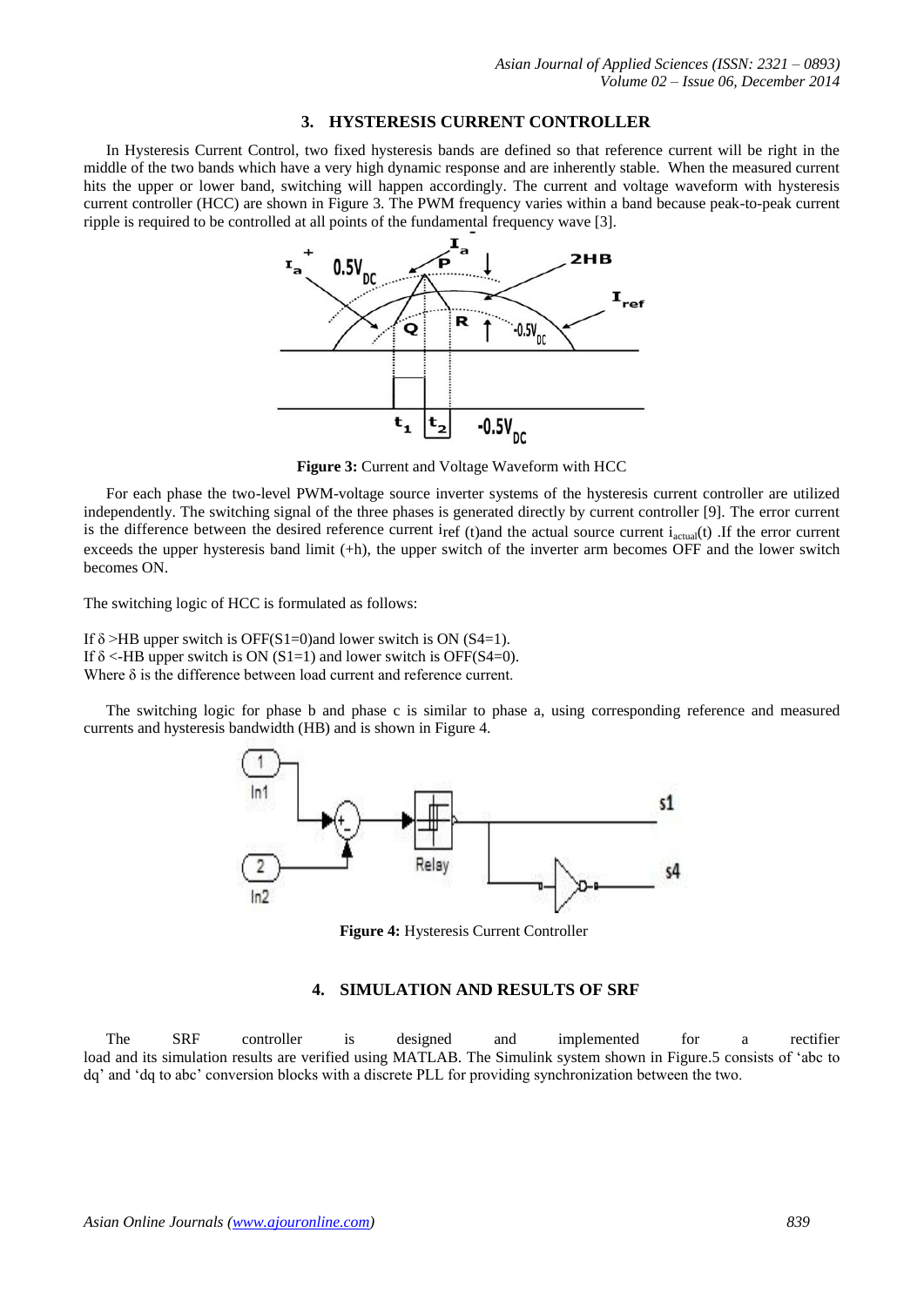*Asian Journal of Applied Sciences (ISSN: 2321 – 0893) Volume 02 – Issue 06, December 2014*



**Figure 5:** Simulation of SRF

The fundamental frequency would be the DC component in dq co-ordinate, while the harmonics present in the current would be detected as AC component. For separating the fundamental component from the harmonics, a low pass filter with a cut-off frequency of 50Hz is used. The output from the LPF is fed to the 'dq to abc' conversion block and the reference current is generated, which is similar to the source current [10]  $\&$  [13]. It is shown in Figure.6. The fundamental frequency of the reference current is the same as the source current.



# **5. SIMULATION OF HCC**

The hysteresis current controller and SRF controller are simulated and their performances are evaluated. The HCC is simulated using MATLAB Simulink as shown in Figure.7 The reference current and the source current are compared to generate error current and given as input to the HCC [3].



**Figure 7:** Simulation of HCC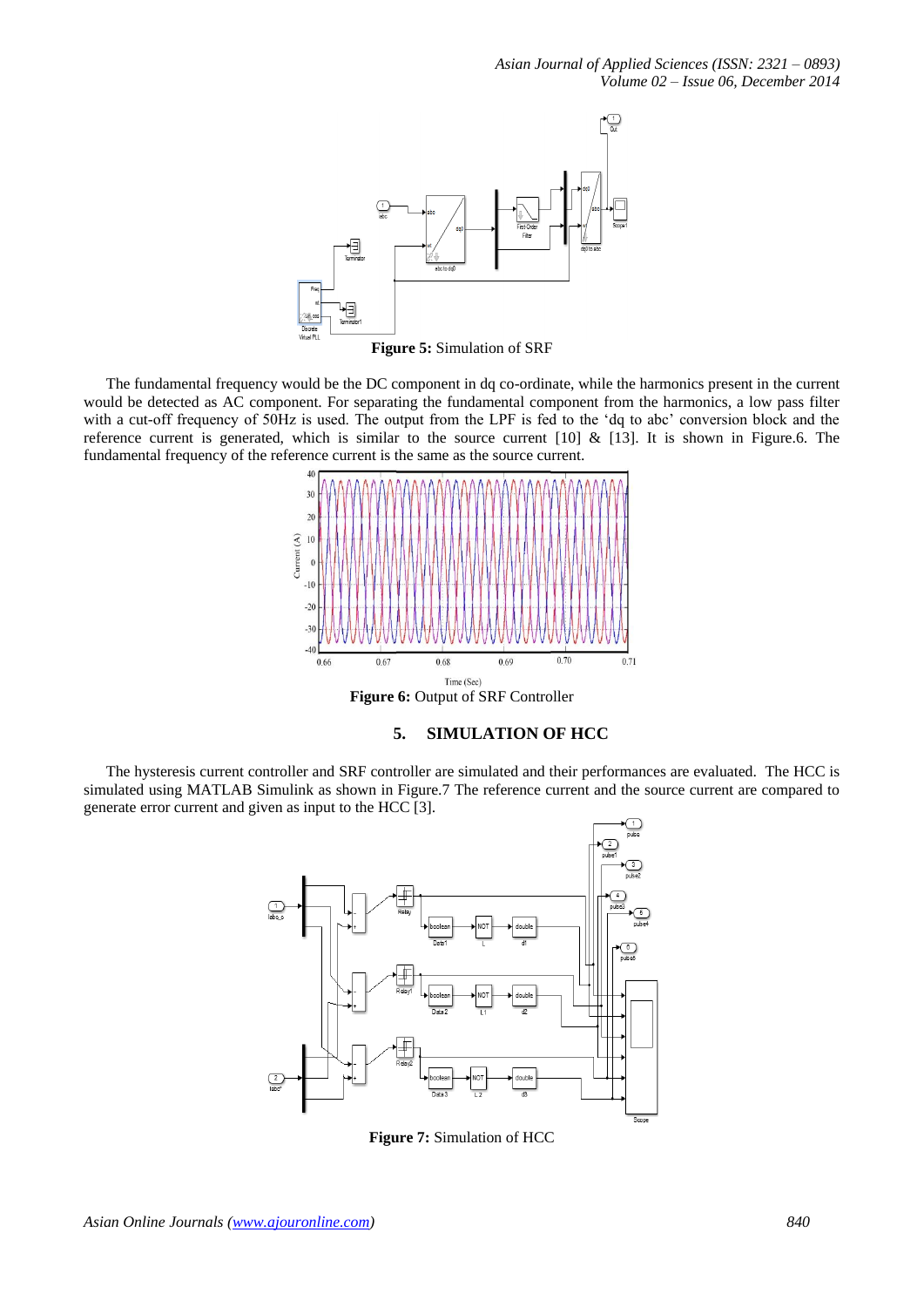The Hysteresis band chosen is 0.5 and is compared with the error signal to provide the output for the three phases of upper arm. The output of 5 Volts from the HCC is used to drive the gates of upper arm switches of the inverter in the APF.

## **6. SIMULATION OF SHUNT ACTIVE POWER FILTER**

## *6.1 System Parameters*

The simulation of three phase active power filter is carried out with the system parameters shown in the Table.1

| <b>Table1:</b> System Parameters          |                      |  |  |  |
|-------------------------------------------|----------------------|--|--|--|
| <b>Components</b>                         | Values               |  |  |  |
| Line Voltage                              | 440V                 |  |  |  |
| Supply Frequency                          | 50Hz                 |  |  |  |
| Source Impedance(Resistance, Inductance)  | $1\Omega$ . 1mH      |  |  |  |
| Non-Linear load (Resistance, Inductance)  | $10\Omega$ , $100mH$ |  |  |  |
| Filter Impedance (Resistance, Inductance) | $1\Omega$ , 2.5mH    |  |  |  |
| DC side capacitance                       | 1400 <sub>uf</sub>   |  |  |  |
| <b>Power Converter</b>                    | 6 MOSFET             |  |  |  |

The source to the system comprises of a PEM fuel cell, a DC to DC boost converter and a three phase voltage source inverter. The source current is distorted due to nonlinear rectifier load. The SRF controller uses FLC controller internally to maintain the capacitor voltage constant [2]. The iteration method is chosen to find the membership values of the FLC and the required performance is achieved. A low pass filter is used with the SRF controller for eliminating higher order harmonics. A PLL is an electronic circuit consisting of a variable frequency oscillator and a phase detector, which generates an output signal whose phase is related to the phase of an input reference signal. A phase detector compares the two input signals and generates an error signal proportional to their phase difference. The error signal is filtered and given to drive a Voltage Controlled Oscillator (VCO) to create an output phase. This output is again fed back to the input through a potential divider. If the output phase drifts, it increases the error signal and drives the VCO phase in the opposite direction to reduce the error and to generate the reference signal.

The Inverter with SRF controller and HCC is simulated with a source voltage of 440 volts, source resistance of 1 ohm, impedance of 0.1mH for a rectifier load which is highly non-linear and is shown in Figure.8



**Figure 8:** Simulation of Shunt APF

# *6.2 Simulation Results Of Shunt Active Power Filter*

The source current waveform is distorted by the harmonics produced due to the rectifier load without filter and is shown in Figure.9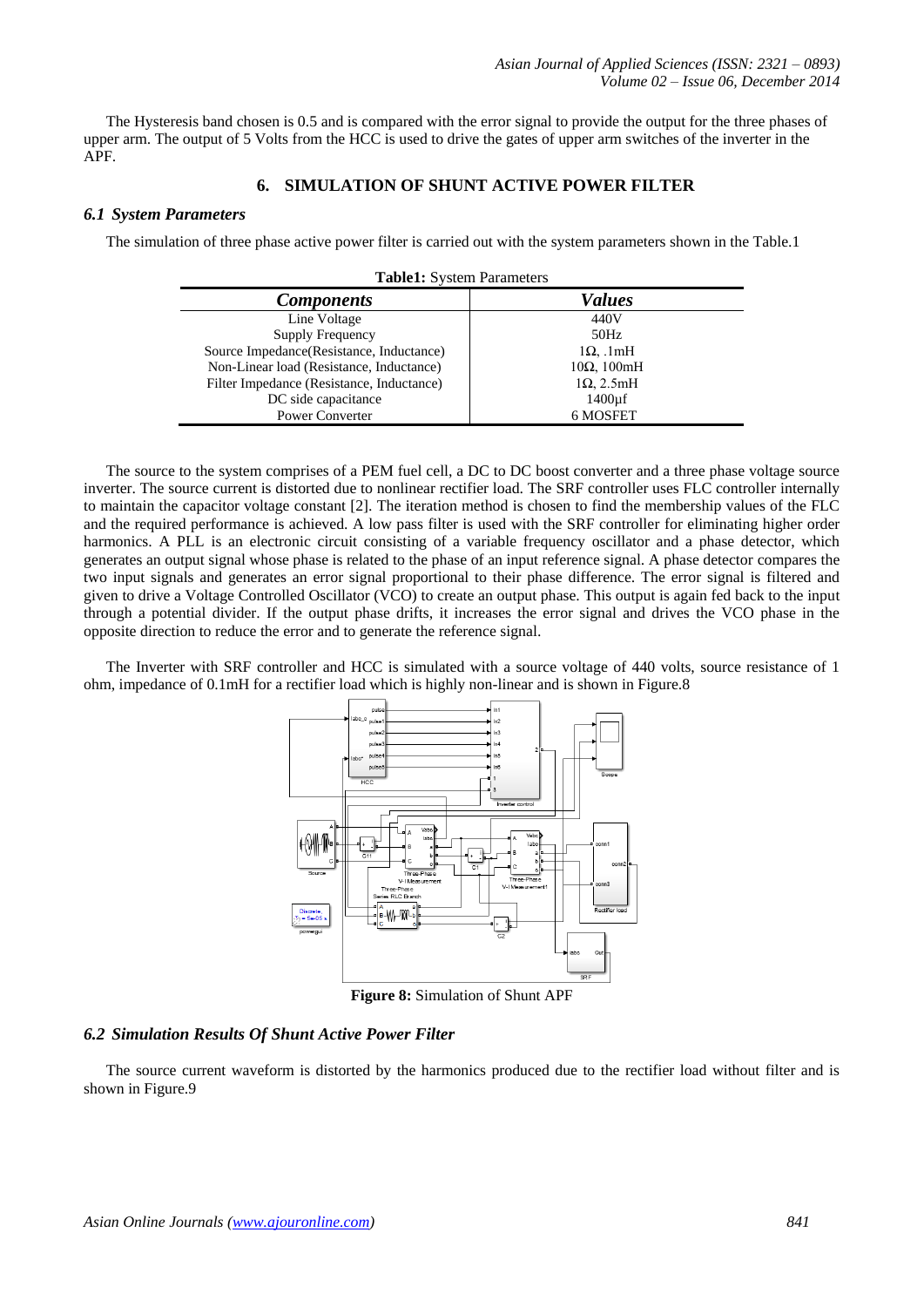*Asian Journal of Applied Sciences (ISSN: 2321 – 0893) Volume 02 – Issue 06, December 2014*



**Figure 9:** Source Current before Compensation

The reference current output from the SRF block with reduced harmonics and frequency of 50 Hz is shown in the Figure.10 This current is used for comparison with load current to provide error input to HCC. The reference current generated mostly depends on the DC capacitor voltage, load current and PLL operation.

The compensating output current of the inverter is shown in Figure.11. The maximum peak value of 30A compensating current is given by the inverter to the PCC and the amount of current fed to the PCC depends directly on the harmonics from the load and PWM pulses from the HCC block.



**Figure 11:** Compensating Current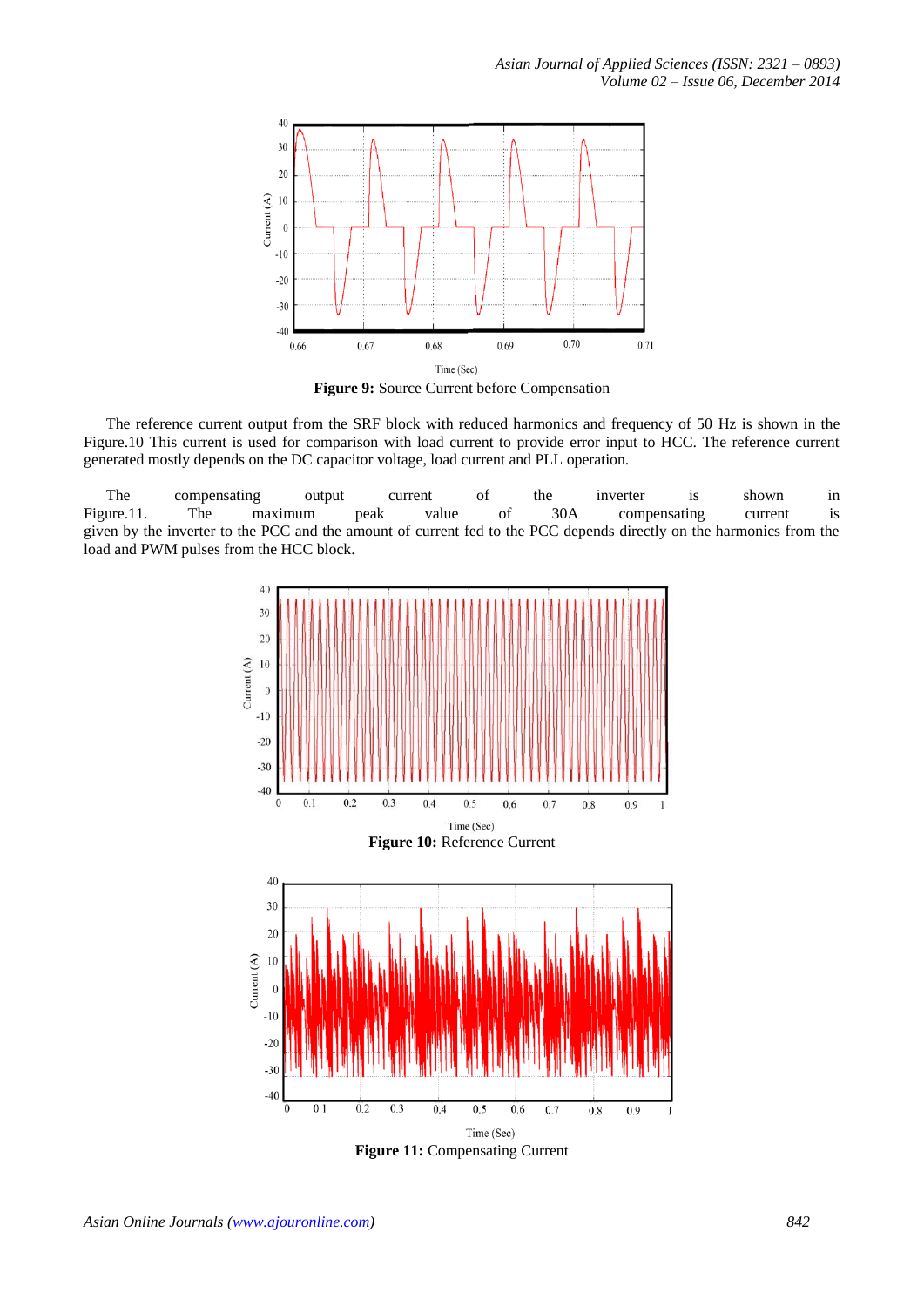The source current after compensation using APF is shown in the Figure.12 respectively. The source current nearly resembles a sine wave with reduced harmonics.



**Figure 12:** Source Current after Compensation

#### **7. THD ANALYSIS**

Harmonics are AC voltages and currents with frequencies that are integer multiples of the fundamental frequency. The power frequency available is called fundamental frequency. A sinusoidal wave with a frequency K times higher than the fundamental is called harmonic wave and is denoted with amplitude and phase shift to a fundamental frequency signal. The ratio between harmonic frequency and fundamental frequency is called harmonic order. Discrete Fourier Transform (DFT) or its faster version Fast Fourier Transform (FFT) is used to analyze the distorted waveform into sinusoidal component of different Harmonic Order of amplitude & phase shift [13].

The presence of harmonics is evaluated through Total Harmonic Distortion (THD). THD voltage harmonics are asserted with THD<sub>V</sub>. THD<sub>V</sub> is a ratio of the root mean square (RMS) value of the harmonic voltage to the RMS value of the fundamental voltage and is calculated by the following equation. THD is usually stated as a percentage.

$$
THD_V = \sqrt{\frac{V_{2+}^2 + V_{3+}^2 + \dots + V_{n}^2}{V_1}}
$$
 (2)

Where  $V_n$  is RMS value of n order voltage harmonics and  $V_1$  is the RMS value of fundamental voltage .Everything presented for Voltage Harmonics is also valid for Current Harmonics and  $THD<sub>I</sub>$ 

$$
THD_{I} = \sqrt{I_{2}^{2} + I_{3}^{2} + I_{4}^{2} + \dots + I_{n}^{2}}
$$
 (3)

Where  $I_n$  is the RMS value of n order current harmonics and  $I_1$  is the RMS value of fundamental current.

The operation of nonlinear loads in a power distribution system creates harmonic currents that flow throughout the power system [14]. The inductive reactance of the power system increases and the capacitive reactance decreases as the frequency increases. In this three phase system the THD analysis of source current is analyzed by FFT.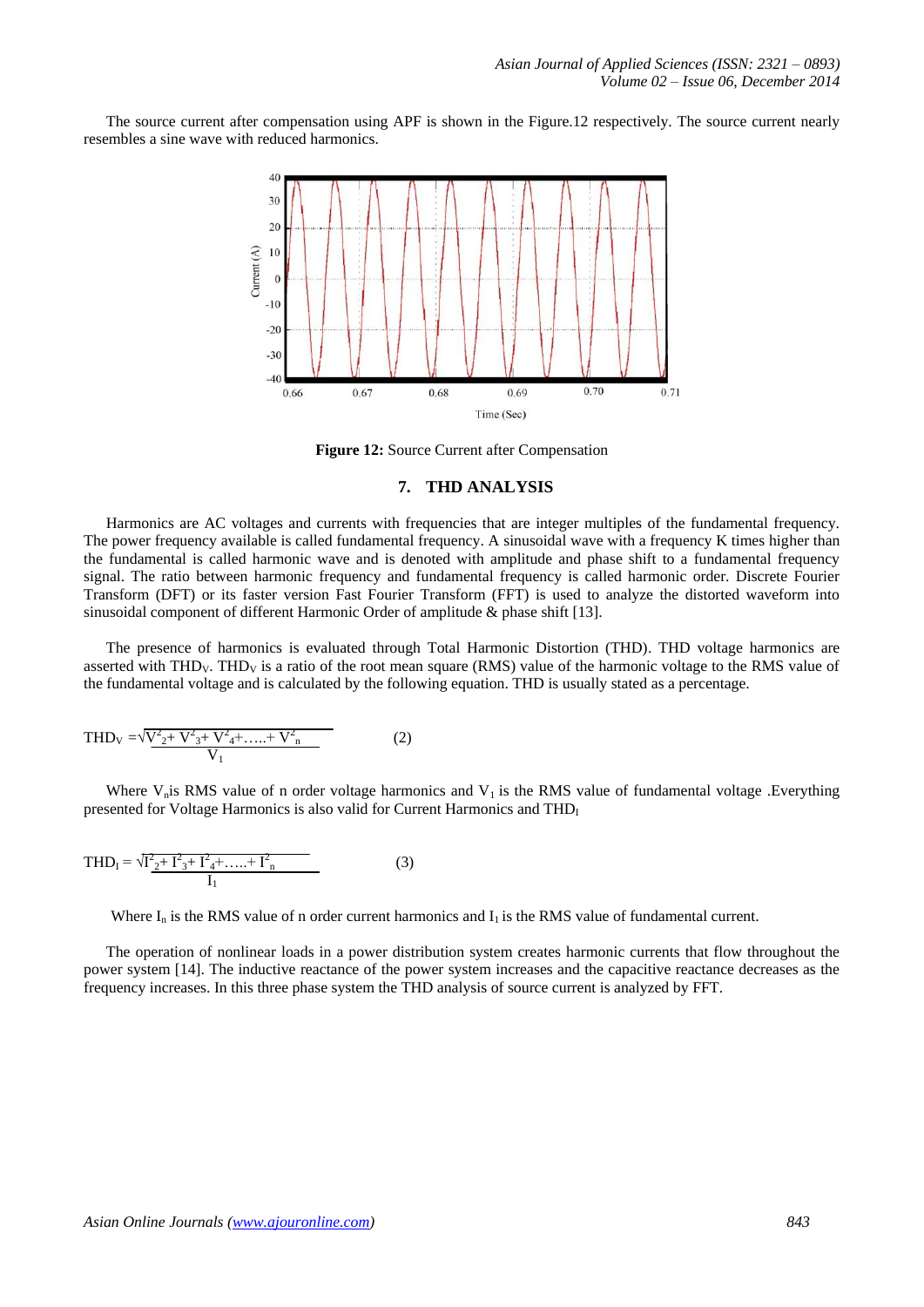



The THD analysis of the source current with compensation using APF reduced drastically from 62.45% to 5.21%.



**Figure 14:** THD Analysis of Source Current with APF

The comparison of THDs for both the waveforms (for source current without APF and with APF) is shown in the Table.2. The THD of source current increases a lot due to the odd order harmonics namely the  $3<sup>rd</sup>$ ,  $5<sup>th</sup>$  and  $7<sup>th</sup>$  order (56.58%, 16.81% and 15.28% respectively). By using the APF for compensating harmonics, the 3rd,  $5<sup>th</sup>$  and  $7<sup>th</sup>$  order